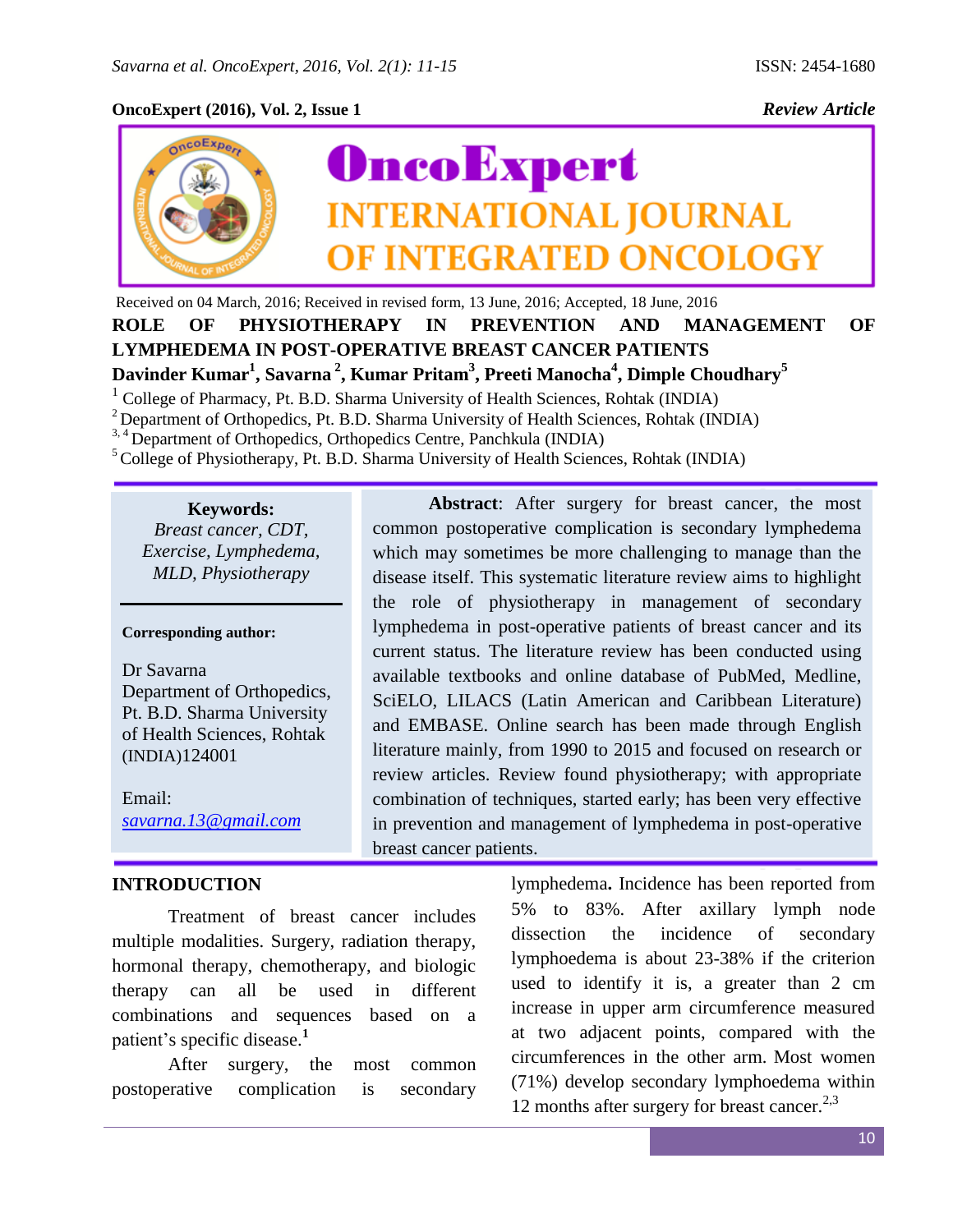Other common complications after surgery are: changed angle of motion in the shoulder, upper chest muscle weakness, numbness in small upper part of body, feeling of physically unfit, mood changes, decreased body part movements, web syndrome, tingling, itching, burning, partial dislocation of the shoulder, shoulder pain and chest wall pain. $4-7$ 

Lymphedema is a chronic medical condition caused by an abnormal accumulation

of protein-rich lymphatic fluid in the extravascular (interstitial) space, causing recurrent or progressive swelling associated with physical, psycho-social, and occupational performance complaints. Symptoms of this chronic condition may include swelling, restricted joint mobility and pain.<sup>8</sup> Lymphedema following breast cancer treatment remains a long-term disabling complication which cannot be treated in a decisive and radical manner.<sup>9</sup>

International Society of Lymphology has assigned grades and stages of lymphedema based on presentations (Table 1 and 2)

| <b>Grade of lymphedema</b> | <b>Description of symptoms</b>                                       |
|----------------------------|----------------------------------------------------------------------|
| Grade 1                    | Pitting edema with pressure, may be reduced with elevation           |
| Grade 2                    | No pitting, larger fibrotic limb, skin and nail changes              |
| Grade 3                    | Elephantiasis, thick skin with huge folds, marked skin deterioration |
|                            | Table 2. Chance of Lymphodoma development                            |

| <b>Table 1 - Grades of Lymphedema</b> |  |  |  |  |
|---------------------------------------|--|--|--|--|
|---------------------------------------|--|--|--|--|

|  | Table 2 - Stages of Lymphedema development |  |
|--|--------------------------------------------|--|
|  |                                            |  |

| <b>Stage of lymphedema</b> | <b>Features observed</b>                                            |
|----------------------------|---------------------------------------------------------------------|
| Stage 0                    | No visible changes in arm, hand or upper body                       |
| (Subclinical/Latent)       | Sensory changes like mild tingling, heaviness or unusual tiredness  |
| <b>Stage 1</b>             | Mild (non-tense) swelling over arm, hand, chest wall or trunk       |
| (Mild)                     | Pitting on pressure reduces on elevation of part. No skin changes   |
| <b>Stage 2</b>             | Tense swelling over the area, non-pitting, not reduced by elevation |
| (Moderate)                 | Skin inflammation/thickening/hardening                              |
| Stage 3                    | Morbid and bulky limb/ part                                         |
| (Severe)                   | Skin is puckered, leathery and wrinkled, fluid may be oozing        |

# **Physiotherapy techniques and their importance in lymphedema**

Pharmacotherapy has been used to treat the condition in the past. The benzopyrone group of drugs such as Coumarin, reportedly increases macrophages in the affected extremity, thereby stimulating proteolysis and reducing lymphoedema. Rehabilitation or physical techniques, improve patients psychologically as well as physically. $10^{10}$ 

Physiotherapy techniques to treat lymphoedema were first proposed in 1892 by Winiwarter.<sup>11</sup>

The purpose of this review is to examine the effectiveness of physiotherapy treatment for secondary lymphoedema caused by surgery used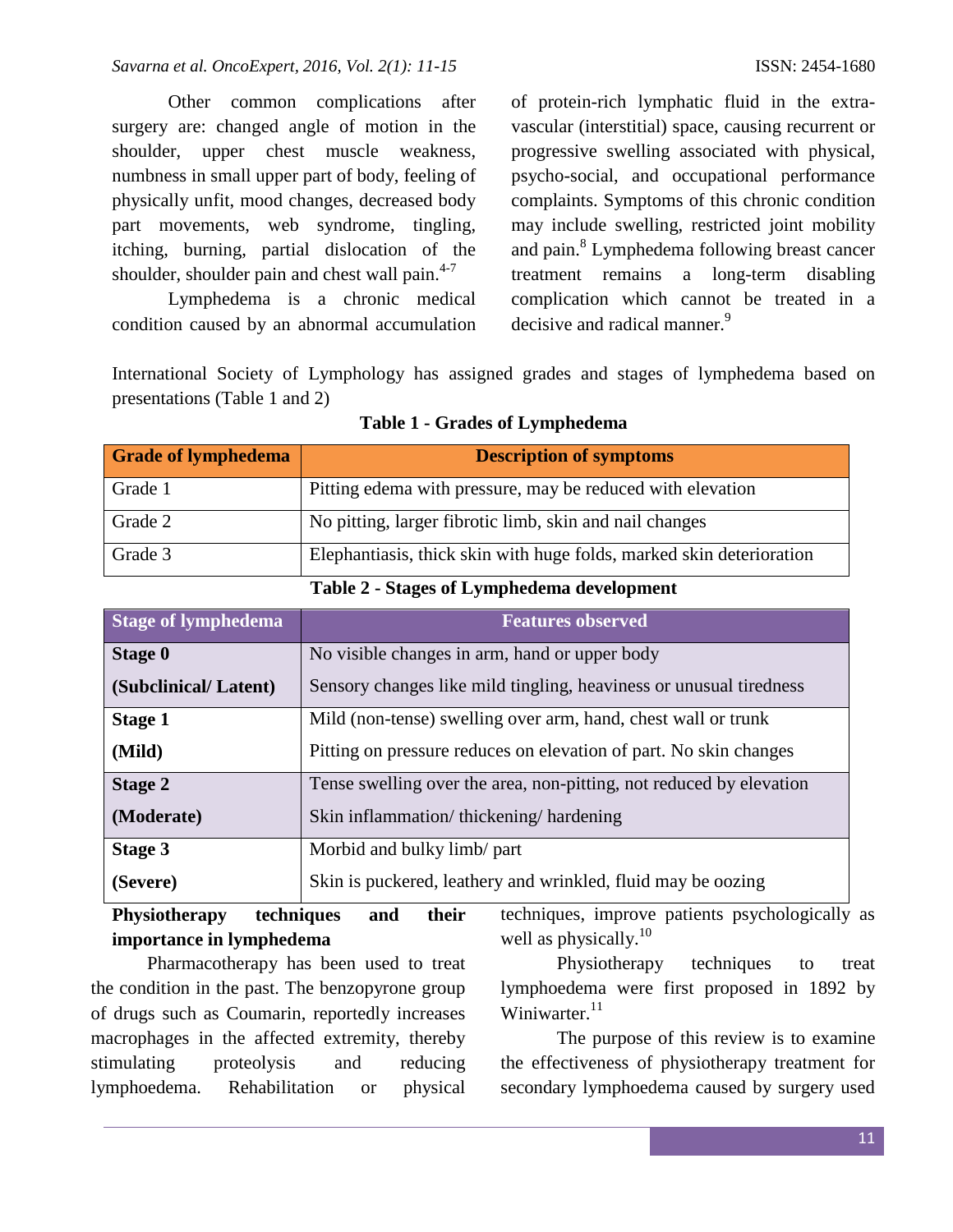to treat breast cancer. Following are the common physiotherapy techniques mentioned in literature

- $\triangleright$  Complex Decongestive Therapy (CDT)
- $\triangleright$  Pneumatic Compression or Pressure Therapy (PC/PT)
- $\triangleright$  High Voltage Electrical Stimulation (HVES)
- Laser Therapy

## **Complex decongestive therapy (**CDT**)**

CDT, also sometimes called *Complex Physical Therapy* (CPT), is a treatment schedule that includes- manual lymph drainage (MLD), myolymphokinetic (MLK) exercises,

compression bandaging and supportive garments, and meticulous skin care. CPT is carried out in two phases. *Phase I (Reductive CPT)* includes all maneuvers and is done with the purpose to mobilize the accumulated lymph, reduce the fibrous tissue and improve the health of the skin. Duration varies from 2-3 weeks with additional instructions to patients regarding use of multilayer bandages, hygiene care of the skin. *Phase II (Maintenance CPT)* is 3 to 8 weeks exercise program. Compression bandaging/ elastic sleeves, regular self message and physical exercises are the components of second phase $12-15$ 







**Manual Lymph Drainage Compression bandaging Hygiene care of upper skin**

The amount of exercise that should be performed on a daily basis also must take into account the patient's life style and how much exercise they do in the course of their daily work. On days of heavy and unusual work, therapeutic exercises should be lessened accordingly.

# **Pneumatic Compression or Pressure Therapy (PC/PT)**

Pressure therapy is a technique that consists of compressed air pumps, aimed at pressuring the limb with edema. It is composed of different forms of air chambers (gloves or boots). Basically, two types of compression pump exist: *segmental* or *sequential* or *dynamic*, and *static or non-segmental*. Static PC involves the affected limb with a single continuous high-pressure chamber, which compresses the entire limb at once. This form of compression is out of use, as it promotes the collapse of lymph vessels and impairs the venous system. Dynamic pressure therapy contains a number of individually regulable compartments or not. Usually, there are at least three compartments that fill up separately, producing a pressure level that goes from distal to proximal, turning fluid drainage more efficient.<sup>16-</sup> 18

#### **High Voltage Electrical Stimulation (HVES)**

Electrical stimulation produces muscle contractions and relaxation, it increases the venous and lymphatic flow.<sup>10</sup> Among different electrical current forms, high-voltage stimulation (HVES) is clinically indicated for acute and chronic pain, to increase the speed of tissue regeneration, neuromuscular reeducation, to increase the venous blood flow and absorb the edema.<sup>19</sup>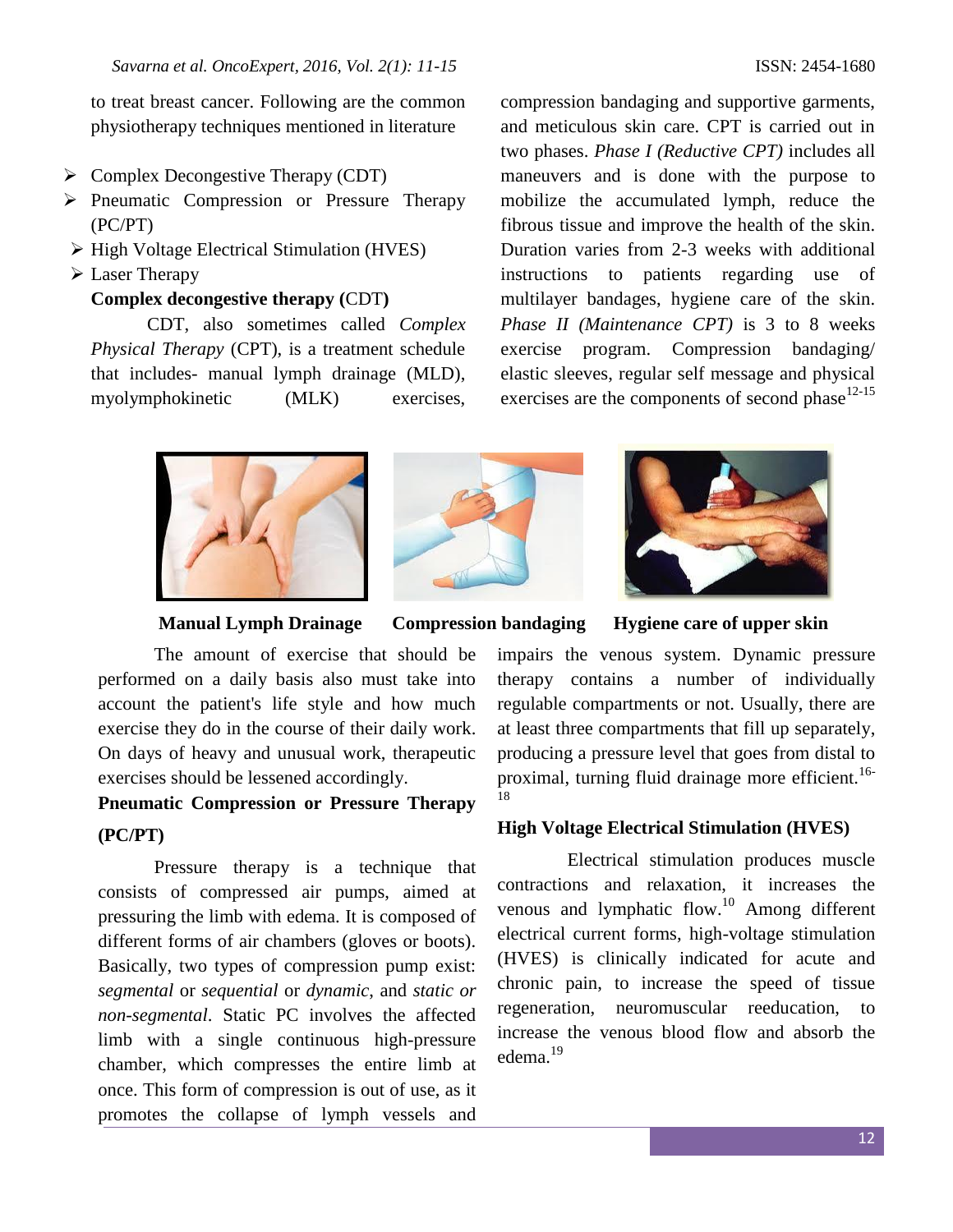#### **Laser Therapy**

Role of Laser therapy to treat lymphedema is based on belief that it can stimulate lymphangiogenesis, lymph activity, lymphatic movement, macrophages and the immune system and also reduces fibrosis.<sup>20</sup>

# **Rehabilitation technique programmes**

Rehabilitation techniques are important in preventing or treating lymphedema. free exercise protocol were compared. It was Physical activity increases the lymph volume which concluded that shoulder ROM became more is drained from the thoracic duct into the venous functional in the directed exercise group, albeit system from 2 liters/ 24 hours to over 3 liters/ 24 with no significant difference between the groups hours. In fact, a better result may be achieved by in terms of the lymphatic disorder.<sup>22</sup> doing the trunk clearance exercises only and then lying and resting with the limb elevated for 30 favour of the above.  $^{12}$ ,  $^{23}$  In a study over 138 minutes, with periodic flexion and extension of the hand. $^{21}$ 

### **METHOD**

Available textbooks and online database of PubMed, Medline, SciELO, LILACS (Latin American and Caribbean Literature) and EMBASE has been searched. Online search has been made through English literature mainly, from 1990 to 2015 and focused on research or review articles. Descriptors used were- Breast cancer, CDT, Exercise, HVES, Laser therapy, Lymphedema, MLD, Physiotherapy in various combinations and by putting a plus (+) sign.

## **RESULTS**

Review reveals that CDT has been extensively practiced, studied and found effective physiotherapy modality for management of lymphedema in post-operative patients of breast cancer.

CDT applied to 62 lymphedema patients effectively reduced the volume and circumference of the affected limb, decreased the fear of movement and improved quality of life.<sup>14</sup>

Studied in postoperative 356 women of breast cancer, the limb volume was reduced after the intensive phase with CDT. But measures increased during the maintenance phase. The authors attributed this to lack of adherence to sleeve use which is recommended to maintain the results obtained in the intensive phase.<sup>15</sup>

It is noteworthy that the exercise technique has not been found to cause any change in the perimeters and volume of the affected limb. In a very research involving 60 women, a directed and a

Few studies also present data, not in women with post-breast cancer surgery lymphedema, the protocols applied in three groups were: CDT, MLD and a program to be followed at home (self-massage and exercises). All three techniques effectively reduced the volume of the affected limbs, without any significant difference.<sup>12</sup> Another study examining whether adding MLD to exercise, skin care and sleeve use improves the lymphedema, concluded that no better effects could be found with addition of MLD. $^{23}$ 

Some studies have mentioned dubious results with  $PC^{16}$ , while some have shown good results, though in combination with  $MLD$ .<sup>17</sup> In latter randomized study, involving 23 lymphedema patients without previous treatment, compared two interventions: CDT-CP and CDT alone. In this group, it was found that greater limb volume reduction was achieved when applying PC and this result continued on further evaluations.<sup>17</sup>

HVES has been explored in limited studies and found effective in reducing the perimeters, volume and severity of the lymphedema.<sup>19, 24-26</sup>

The only randomized study compared placebo laser, one-cycle and two-cycle laser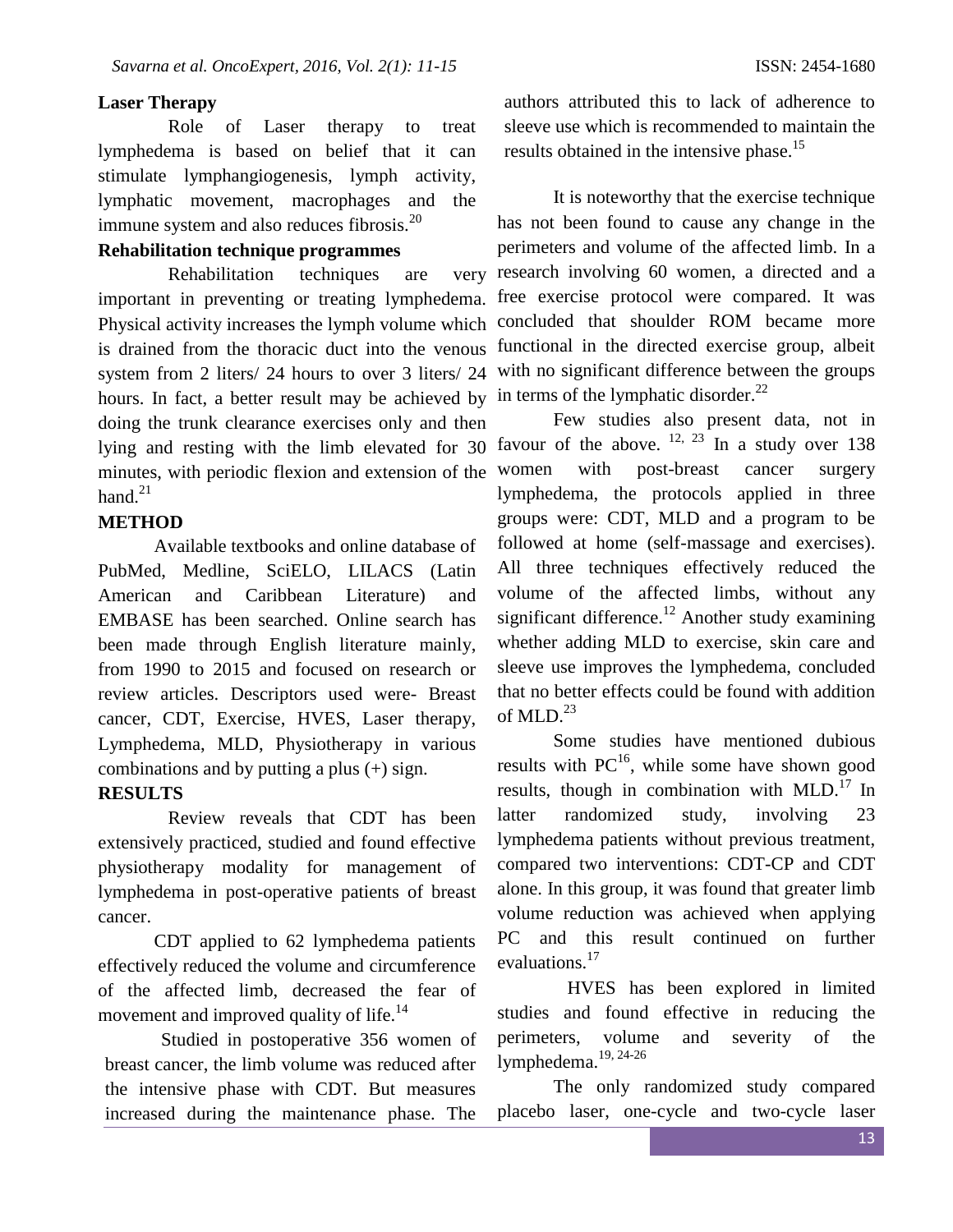therapy in 55 patients. The results indicated a significant reduction in the volume, extracellular fluid and solidity of the affected member, 2 to 3 months after treatment. Two-cycle treatment was better than the one-cycle which in turn was better than placebo treatment. $^{20}$ 

# **CONCLUSION**

Since, survival in breast cancer patients is on the rise with the availability of advanced modalities, addressing the complications is the need of the day; amongst which lymphedema stands atop. Based on this literature review, it can be concluded that, physiotherapy holds promise for lymphedema management. Complex **RFERENCES**

1. Davis BS. Lymphedema after breast cancer treatment. American Journal of Nursing. 2001; 101(4):24-8.

2. Petrek JA, Heelan MC. Incidence of breast carcinoma-related lymphedema. Cancer. 1998; 83(12):2776-81.

3. Johansson K, Ohlsson K, Ingvar C, Albertsson M, Ecdahl C. Factors associated with the development of arm lymphedema following breast cancer treatment: a match pair case-control study. Lymphology. 2002; 35(2):59-71.

4. Chan DN, Lui LY, So WK. Effectiveness of exercise programmes on shoulder mobility and lymphoedema after axillary lymph node dissection for breast cancer: systematic review. J Adv Nurs. 2010;66(9):1902-14.

5. Basen-Engquist K, Hughes D, Perkins H, Shinn E, Taylor CC. Dimensions of physical activity and their relationship to physical and emotional symptoms in breast cancer survivors. J Cancer Surviv. 2008;2(4):253-61.

6. Liao SF, Li SH, Huang HY. The efficacy of complex decongestive physiotherapy (CDP) and predictive factors of response to CDP in lower limb lymphedema (LLL) after pelvic cancer treatment. Gynecol Oncol. 2012; 125(3):712-5.

7. Nesvold IL, Dahl AA, Løkkevik E, Marit Mengshoel A, Fosså SD. Arm and shoulder morbidity in breast cancer patients after breast-conserving therapy versus mastectomy. Acta Oncol. 2008; 47(5):835-42.

decongestive therapy (CDT) has the strongest scientific evidence. Combining it with other techniques like pneumatic compression (PC) has demonstrated higher efficacy. HVES and laser therapy have not been extensively, yet found useful. Maximum benefit is evident when physiotherapy is started early and in combination of various physiotherapy techniques. The expert should select the optimum timing to offer the best combination, based on a detailed assessment of individual cases. Physiotherapy should, therefore, be incorporated in integrated management plan of breast cancer patients.

8. Harris SR, Hugi MR, Olivotto IA, Levine M, Steering Committee for Clinical Practice Guidelines for the Care and Treatment of Breast Cancer. Clinical practice guidelines for the care and treatment of breast cancer: Lymphedema. Can Med Assoc J. 2001; 164(7):191-9.

9. Stanton AW, Modi S, Mellor RH, Levick JR, Mortimer PS. Recent advances in breast cancer-related lymphedema of the arm: lymphatic pump failure and predisposing factors. Lymphat Res Biol. 2009; 7(1):29-45.

10. Casley-Smith JR, Casley-Smith JR. Treatment of lymphedema by complex physical therapy, with and without oral and topical benzopyrones: what should therapists and patients expect? Lymphology. 1996; 29(2), 76-82.

11. vonWiniwarter A. Die Elephantiasis, Deutsche Chirurgie. Stuttgart, Germany: Enke; 1892, p.23.

12. Koul R, Dufan T, Russell C, Guenther W, Nugent Z, Sun X, et al. Efficacy of complete decongestive therapy and manual lymphatic drainage on treatment-related lymphedema in breast cancer. Int J Radiat Oncol Biol Phys. 2007; 67(3):841-6.

13. Hamner JB, Fleming MD. Lymphedema therapy reduces the volume of edema and pain in patients with breast cancer. Ann Surg Oncol. 2007; 14(6):1904-8.

14. Karadibak D, Yavuzsen T, Saydam S. Prospective trial of intensive decongestive physiotherapy for upper extremity lymphedema. J Surg Oncol. 2008; 97(7):572-7.

15. Vignes S, Porcher R, Arrault M, Dupuy A. Long-term management of breast cancer-related lymphedema after intensive decongestive